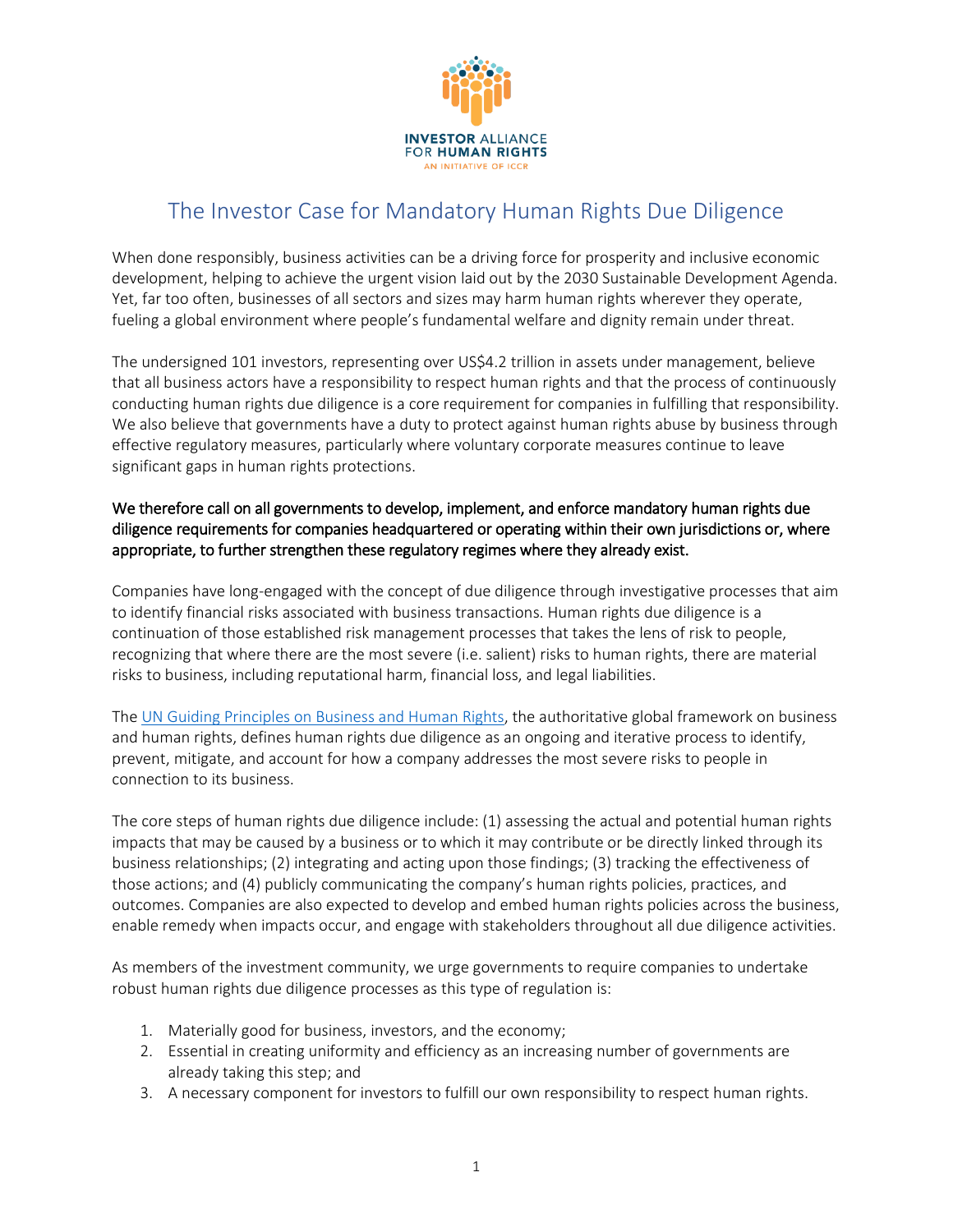

### 1. Mandatory human rights due diligence is good for business, investors, and the economy.

Put simply, mandatory human rights due diligence makes good business sense for companies, investors, and governments alike. This type of regulation increases the robustness of corporate risk management processes, helps investors achieve higher risk-adjusted returns,<sup>1</sup> and **contributes to economic growth**. Positive performance on human rights and proactive management of risks to people can attract [investment and procurement opportunities](http://corporatejustice.org/2018_good-business-report.pdf) for both companies and governments.

Further demonstrating the business case, institutional investors and business associations have explicitly supported a number of mandatory human rights due diligence developments. For example:

- In June 2019, the National Council in Switzerland voted to support a bill introducing a broad mandatory human rights due diligence regime that received backing fro[m five major Swiss](https://www.business-humanrights.org/en/what-does-switzerlands-vote-on-mandatory-due-diligence-mean-and-what-happens-next)  [business associations](https://www.business-humanrights.org/en/what-does-switzerlands-vote-on-mandatory-due-diligence-mean-and-what-happens-next) and [a group of 27 institutional investors representing over US\\$808 billion in](https://ethosfund.ch/sites/default/files/2019-09/190919_Human_rights_due_diligence_investor_statement_EN.pdf)  [assets under management;](https://ethosfund.ch/sites/default/files/2019-09/190919_Human_rights_due_diligence_investor_statement_EN.pdf)
- In December 2018, more than 70 large Dutch pension funds with combined assets of almost €1.2 trillion [signed a covenant](https://www.ipe.com/countries/netherlands/more-than-70-dutch-schemes-back-sustainable-investment-covenant/www.ipe.com/countries/netherlands/more-than-70-dutch-schemes-back-sustainable-investment-covenant/10028768.fullarticle) with civil society organizations, trade unions, and the Dutch government committing to worldwide cooperation aimed at promoting sustainable investment based on respect for human and labor rights;
- Investors representing over US\$4 trillion assets under management filed multiple [statements](https://www.business-humanrights.org/en/inquiry-into-establishment-of-a-modern-slavery-act-in-australia) in support of the Australian Modern Slavery Act in 2018, which is an issue-specific iteration of a this type of regulation that primarily focuses on reporting; and
- In late 2018, investors representing over US\$5 trillion in assets under management called on the [U.S. Securities and Exchange Commission](https://www.sec.gov/rules/petitions/2018/petn4-730.pdf) to mandate corporate disclosure of ESG, including human rights information, which is a critical human rights due diligence step.

Conversely, failure to conduct proper human rights due diligence can impose [significant costs on](https://www.shiftproject.org/media/resources/docs/Sherman_risksknowingshowing2012.pdf)  [companies](https://www.shiftproject.org/media/resources/docs/Sherman_risksknowingshowing2012.pdf) and, as a result, on their investors. Meaningful and ongoing human rights due diligence can help protect companies against costly litigation processes and settlements, high employee turnover rates, consumer boycotts, and other business risks. A lack of requirements in this area for companies is also bad for governments, as [public trust](https://www.pewresearch.org/topics/trust-in-government/) in government institutions is increasingly eroded by harmful business activities that remain unregulated and unchecked.

# 2. Investors and companies require a level playing field as mandatory human rights due diligence regimes continue to develop world-wide.

The tide of government action on human rights has strongly turned toward this type of regulation,<sup>2</sup> and many large multinational corporations already conduct human rights due diligence under emerging

 $\overline{a}$ 

 $1$  There is an increasingly wide range of research documenting the correlation between corporate attention to human rights and broader ESG issues and corporate financial performance. See, for example, *[Money, Millennials,](https://www.hks.harvard.edu/sites/default/files/centers/mrcbg/working.papers/CRI69_FINAL.pdf)  [and Human Rights](https://www.hks.harvard.edu/sites/default/files/centers/mrcbg/working.papers/CRI69_FINAL.pdf)* and *[Cracking the ESG Code](https://nordeamarkets.com/wp-content/uploads/2017/09/Strategy-and-quant_executive-summary_050917.pdf)*.

<sup>&</sup>lt;sup>2</sup> For updated information on national mandatory human rights due diligence legislative initiatives, see the **Business** [& Human Rights Resource Centre's dedicated mandatory HRDD portal](https://www.business-humanrights.org/en/mandatory-due-diligence).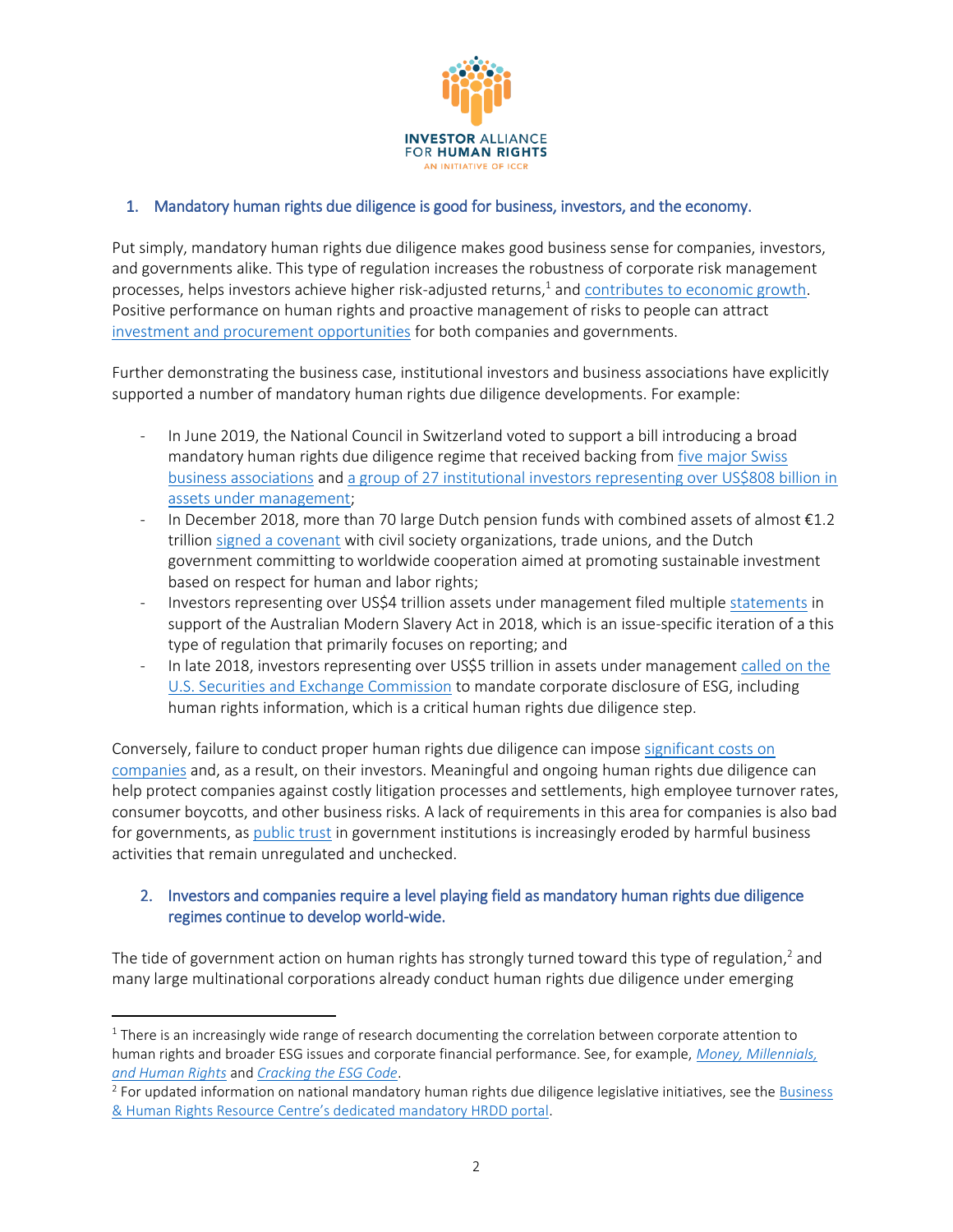

regulations.<sup>3</sup> For example, <u>[France](https://www.business-humanrights.org/en/france-natl-assembly-adopts-law-imposing-due-diligence-on-multinationals-to-prevent-serious-human-rights-abuses-in-their-supply-chains)</u> has already enacted a comprehensive mandatory human rights due diligence law, [Switzerland](https://www.business-humanrights.org/en/what-does-switzerlands-vote-on-mandatory-due-diligence-mean-and-what-happens-next) has taken important steps toward a similar initiative, [Finland](https://www.business-humanrights.org/en/finland-commits-to-mandatory-human-rights-due-diligence-at-national-eu-level) has committed to pursuing its own initiative, and similar deliberations are ongoing in [Denmark](https://www.business-humanrights.org/en/denmark-mps-call-for-mandatory-human-rights-due-diligence) an[d Norway.](https://www.business-humanrights.org/en/norwegian-govt-appoints-ethics-information-committee) Moreover, [Austria,](https://www.business-humanrights.org/en/austrian-mp-tables-draft-bill-on-social-responsibility-in-the-garment-sector) [Germany,](https://www.business-humanrights.org/de/node/187578) and th[e United States](https://financialservices.house.gov/uploadedfiles/bills-116pih-corphuman.pdf) have recently debated this type of legislation. On the critical step of disclosure, over 20 countries to date have independently passed legislation that requires reporting on human rights and broader ESG issues, including issue-specific requirements i[n Australia](https://www.legislation.gov.au/Details/C2018A00153/Html/Text) and th[e United](http://www.legislation.gov.uk/ukpga/2015/30/contents/enacted)  [Kin](http://www.legislation.gov.uk/ukpga/2015/30/contents/enacted)gdom on modern slavery risks and in the [Netherlands](https://www.business-humanrights.org/en/dutch-companies-issue-open-letter-in-support-of-child-labour-regulation) on child labor risks.

Governments across the globe continue to introduce and implement mandatory human rights due diligence regimes, including those that apply to [export credit agencies,](https://www.business-humanrights.org/en/un-guiding-principles/implementation-tools-examples/implementation-by-governments/by-type-of-initiative/export-credit-agencies) [sovereign wealth funds,](https://www.nbim.no/contentassets/0ff34e35ba1a44c3b6c2039466ccbec7/human-rights-expectations-document2.pdf) and [development finance.](https://www.oecd.org/dac/stats/development-finance-institutions-private-sector-development.htm) However, multi-year rankings like the [Corporate Human Rights Benchmark](https://www.corporatebenchmark.org/) are showing how free-rider companies are failing to conduct adequate human rights due diligence. As such, companies and investors alike require policy coherence and a leveling of the playing field, where consistent expectations across sectors and geographies allow for more efficient and predictable risk management throughout complex value chains and investment portfolios.

### 3. Mandating companies to perform human rights due diligence enables investors to fulfill our own responsibility to respect human rights.

Like all business actors, investors have a responsibility to respect human rights under the UN Guiding Principles, as well as the [OECD Due Diligence Guidelines for Multinational Enterprises.](https://mneguidelines.oecd.org/OECD-Due-Diligence-Guidance-for-Responsible-Business-Conduct.pdf)

In order for investors to practically conduct our own human rights due diligence under these and other emerging expectations, companies must undertake robust processes themselves. Investors can be connected with adverse impacts by funding companies or projects linked to human rights abuses.<sup>4</sup> Financial reporting and voluntary risk assessment processes fail to warn investors of such risks. Proper and comprehensive human rights due diligence by companies, including mandatory and meaningful disclosure, enables us to identify the greatest risks to people in our portfolios and make more informed and responsible investment decisions. These types of processes also facilitate accountability tools that help investors answer increasing demands from beneficiaries regarding whether their money is being managed in line with their values.

The investor responsibility to respect human rights is becoming increasingl[y recognized by](https://investorsforhumanrights.org/sites/default/files/attachments/2019-04/IAHR_Making%20Finance%20Work%20for%20People%20and%20Planet_FINAL.pdf) investors [themselves,](https://investorsforhumanrights.org/sites/default/files/attachments/2019-04/IAHR_Making%20Finance%20Work%20for%20People%20and%20Planet_FINAL.pdf) as well as national governments, and enshrined in international and regional standards. For example, in March 2019, the European Parliament and European Union member states adopted a set of [sustainable investment disclosure rules,](http://europa.eu/rapid/press-release_IP-19-1571_en.htm) responding in part to "the impact of ESG events on the value of

 $\overline{a}$ 

 $3$  For example, companies such as  $\underline{\rm Addas}$  have moved beyond analyzing the implications of mandatory human rights due diligence to focus on practical, effective, and comprehensive human rights due diligence strategies.

<sup>&</sup>lt;sup>4</sup> For example, investors have been implicated in and suffered financial loss from harms to Indigenous Peoples in the [United States](https://www.colorado.edu/program/fpw/sites/default/files/attached-files/social_cost_and_material_loss_0.pdf) an[d conflicts with communities impacted by the extractive sector.](https://www.csrm.uq.edu.au/media/docs/603/Costs_of_Conflict_Davis-Franks.pdf)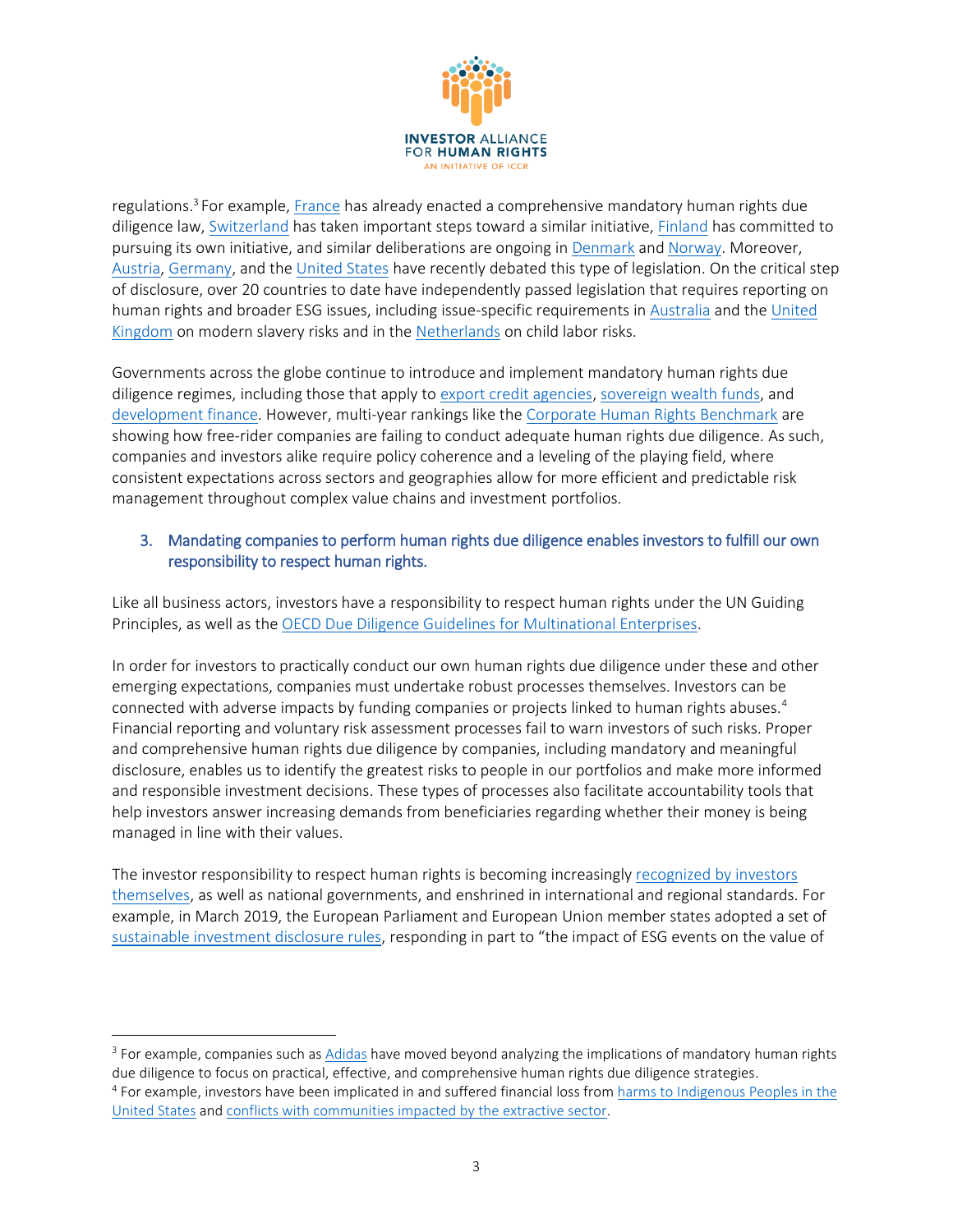

investments."<sup>5</sup> These rules require financial market participants and advisors to integrate ESG risks, including human rights risks, into their risk assessment and decision-making processes and disclose adverse impacts on people and planet connected to their finance and investment activities. The [OECD has](http://mneguidelines.oecd.org/RBC-for-Institutional-Investors.pdf)  [also called on institutional investors to carry out their own due diligence](http://mneguidelines.oecd.org/RBC-for-Institutional-Investors.pdf) to not only avoid financial risk, but also to prevent and mitigate adverse impacts on human and labor rights, the environment, and corruption in connection with their investment portfolios.

Grave human rights abuses linked to business activities unfortunately persist each day, and government leadership on mandatory human rights due diligence is necessary to address the resulting risks to people and the convergent risks to business, investors, and national economies. Investors are ready to embrace our responsibility to respect human rights and do our part to meaningfully and urgently address these risks. We now need governments to compel companies to do the same.

#### Signatories:

 $\overline{a}$ 

Achmea Investment Management Adrian Dominican Sisters, Portfolio Advisory Board AJF Financial Services, Inc. Align Impact American Friends Service Committee ASN Bank Australasian Centre for Corporate Responsibility Australian Ethical Investment Avera Health Aviva Investors Azzad Asset Management Bâtirente BMO Global Asset Management Boston Common Asset Management

<sup>&</sup>lt;sup>5</sup> Led by the Investor Alliance for Human Rights, investors representing \$1.9 trillion assets under management signed the *[Making People Work for People and Planet](https://investorsforhumanrights.org/sites/default/files/attachments/2019-04/IAHR_Making%20Finance%20Work%20for%20People%20and%20Planet_FINAL.pdf)* statement in April 2019, which supported this type of regulatory development and called on investors to conduct their own human rights due diligence.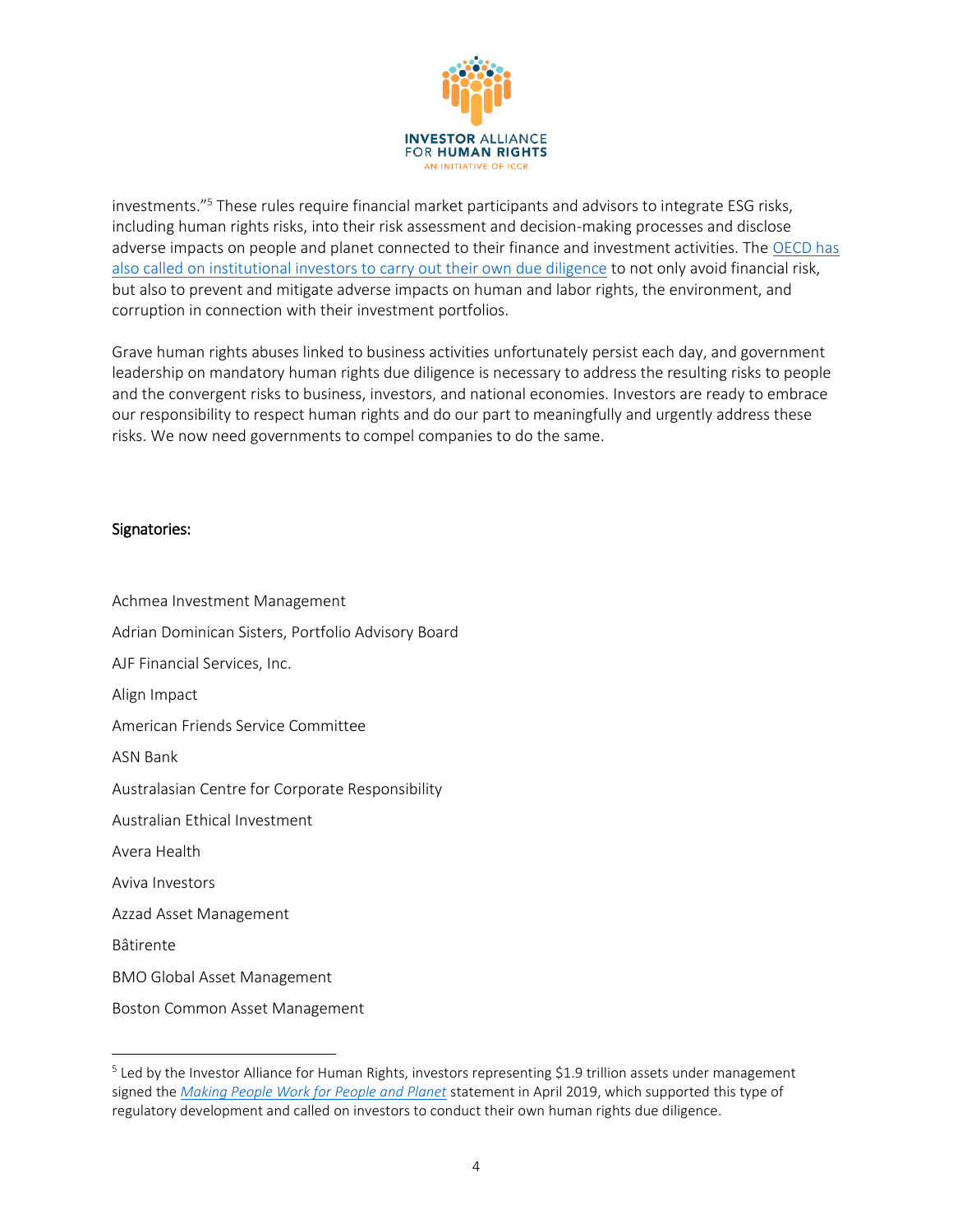

- Brunel Pension Partnership
- CCLA Investment Management
- Common Interests
- Conference for Corporate Responsibility Indiana and Michigan
- Congregation of Sisters of St. Agnes
- Congregation of St. Joseph
- CREA: Center for Reflection, Education and Action
- CSR Strategy Group
- CtW Investment Group
- Dana Investment Advisors
- Daughters of Charity, Province of St. Louise
- de Pury Pictet Turrettini &Co Ltd
- Domini Impact Investments, LLC
- Dominican Sisters, Grand Rapids
- EOS at Federated Hermes, on behalf of institutional clients
- Ethical Partners Funds Management
- Ethos Foundation, Switzerland
- Everence and the Praxis Mutual Funds
- Federated Hermes International
- Friends Fiduciary Corporation
- Give, Inc.
- Harrington Investments, Inc.
- Heartland Initiative
- Hexavest
- Investor Advocates for Social Justice
- Ircantec
- Joseph Rowntree Charitable Trust
- Lady Lawyer Foundation
- Legal & General Investment Management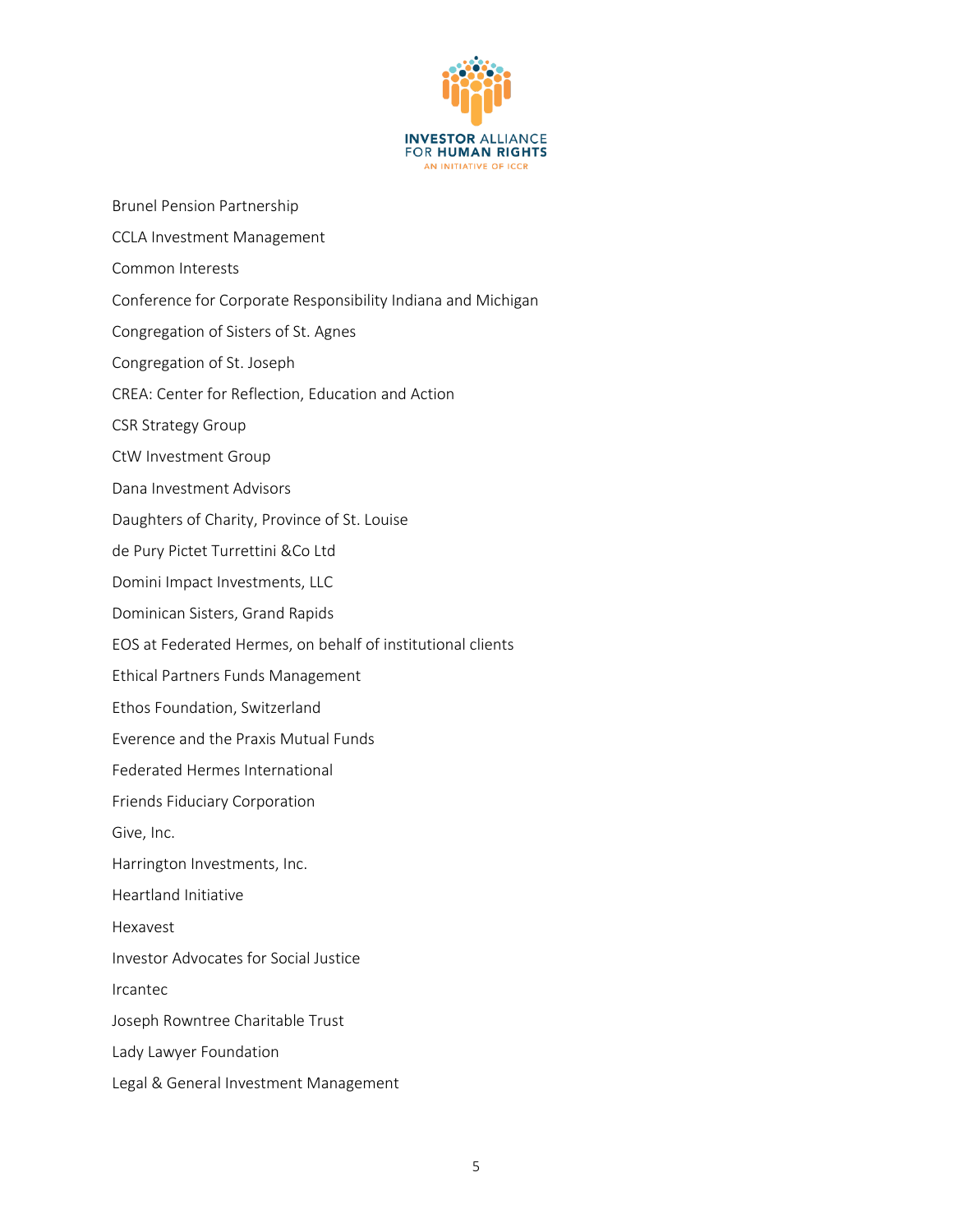

| Legalrico Foundation                                               |
|--------------------------------------------------------------------|
| LGT Vestra                                                         |
| Mercy Investment Services, Inc.                                    |
| Miller/Howard Investments, Inc.                                    |
| <b>MP Pension</b>                                                  |
| Natural Investments                                                |
| <b>NEI Investments</b>                                             |
| Nia Impact Capital                                                 |
| NorthStar Asset Management, Inc.                                   |
| Northwest Coalition for Responsible Investment                     |
| NZ Funds                                                           |
| Öhman                                                              |
| $P+$                                                               |
| Pacifica Partners, Inc.                                            |
| Pax World Funds                                                    |
| Prentiss Smith & Company                                           |
| Priests of the Sacred Heart, US Province                           |
| Rathbone Greenbank Investments                                     |
| Region VI Coalition for Responsible Investment                     |
| Regroupement pour la Responsabilité Sociale des Entreprises (RRSE) |
| Responsible Sourcing Network                                       |
| Reynders, McVeigh Capital Management, LLC                          |
| <b>Riverwater Partners</b>                                         |
| Robasciotti & Philipson / RISE                                     |
| Robeco                                                             |
| School Sisters of Notre Dame Cooperative Investment Fund           |
| Seventh Generation Interfaith Coalition for Responsible Investment |
| Shareholder Association for Research and Education (SHARE)         |
| SharePower Responsible Investing                                   |